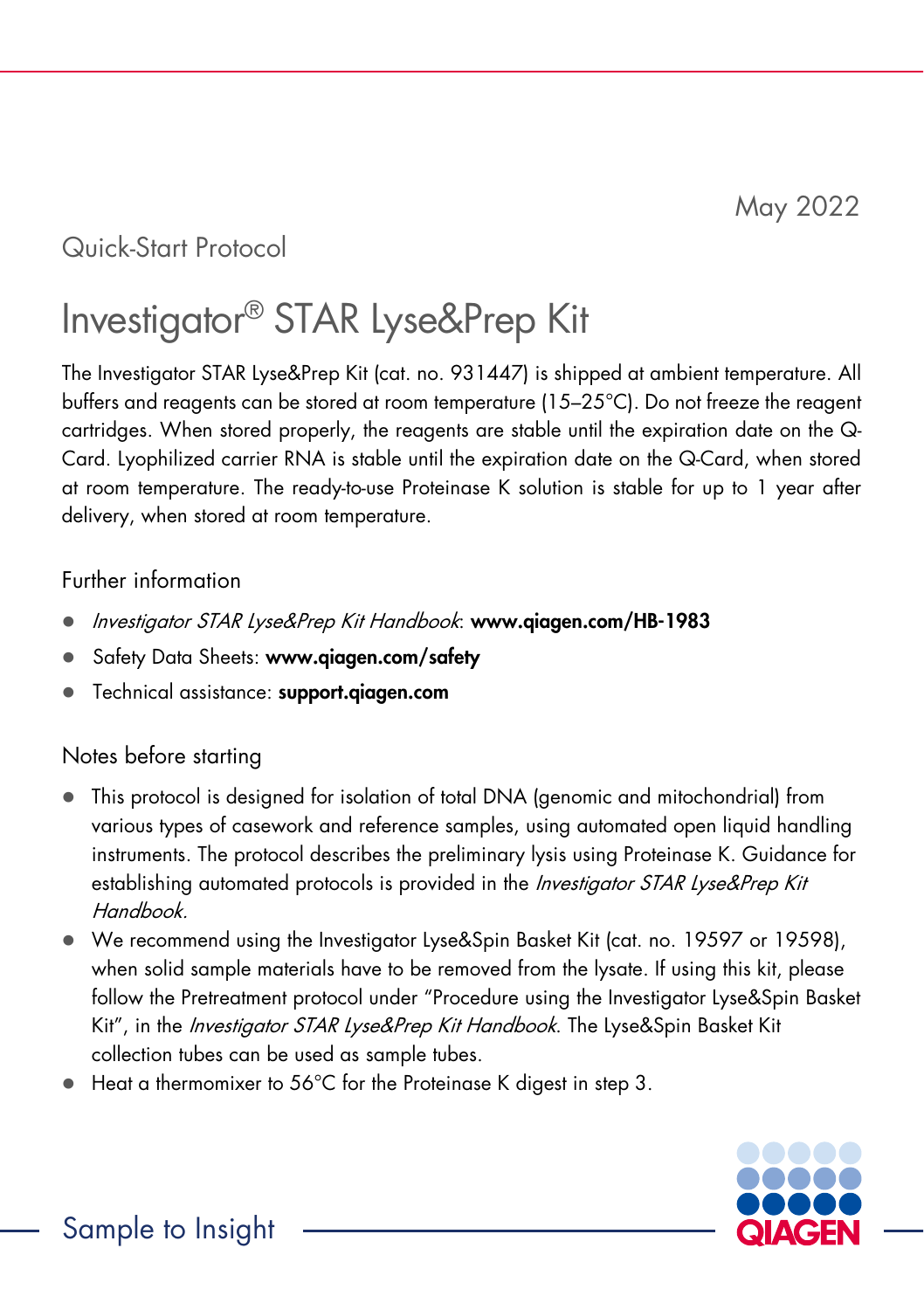### Procedure using 300 µl lysis volume

- 1. Place the sample in a sample tube or deep-well block.
- 2. Set up the Proteinase K digest according to information given in [Table 1.](#page-1-0) Mix sample thoroughly by vortexing for 10 s.

| Sample type             | Sample amount               | <b>Buffer ATL</b> | <b>Proteinase K</b> | DTT (1 M)  |
|-------------------------|-----------------------------|-------------------|---------------------|------------|
| Blood/saliva            | Up to $50$ $\mu$            | 280 µl/475 µl*    | 20 µl/25 µl*        |            |
| Surface swabs           | 1 swab                      | 280 µl/475 µl*    | 20 µl/25 µl*        |            |
| Chewing gum             | Up to 40 mg                 | 280 µl/475 µl*    | 20 µl/25 µl*        |            |
| Cigarette butts         | $1 \text{ cm}^2$            | 280 µl/475 µl*    | 20 µl/25 µl*        |            |
| Paper/similar materials | $0.5 - 2.5$ cm <sup>2</sup> | 280 µl/475 µl*    | 20 µl/25 µl*        |            |
| Nail scrapings          | Up to $40$ mg               | 260 µl/455 µl*    | 20 µl/25 µl*        | $20$ $\mu$ |
| Nail clippings          |                             | 260 µl/455 µl*    | 20 µl/25 µl*        | $20$ $\mu$ |
| Hair                    | $0.5 - 1$ cm                | 260 µl/455 µl*    | 20 µl/25 µl*        | $20$ $\mu$ |
| Tissues                 | Up to 10 mg                 | 280 µl/475 µl*    | 20 µl/25 µl*        |            |
| Blood or saliva stains  | $0.5 \text{ cm}^2$          | 280 µl/475 µl*    | 20 µl/25 µl*        |            |
| Semen stains            | $0.5 \text{ cm}^2$          | 260 µl/455 µl*    | 20 µl/25 µl*        | $20$ $\mu$ |
| <b>Buccal swabs</b>     | 1 swab                      | 280 µl/475 µl*    | 20 µl/25 µl*        |            |

<span id="page-1-0"></span>Table 1. Protocol information for different sample types

\* If using the Investigator Lyse&Spin Basket Kit.

3. Incubate at 56°C for 15 min to overnight, in a thermomixer shaking at 900 rpm.

Incubation for 15 min may be sufficient to recover adequate DNA for STR typing from samples containing abundant DNA. More than 1 h is recommended where a low amount of DNA is expected. When using in a deep-well block, ensure proper sealing with an adhesive tape.

- 4. After incubation, perform a brief centrifugation to collect liquid at the bottom of the tubes or the S-Block.
- 5. Transfer 300 µl lysate to a new tube or deep-well block.

Note: Take care not to transfer any solid sample materials. See [Table 2](#page-2-0) for suitable labware.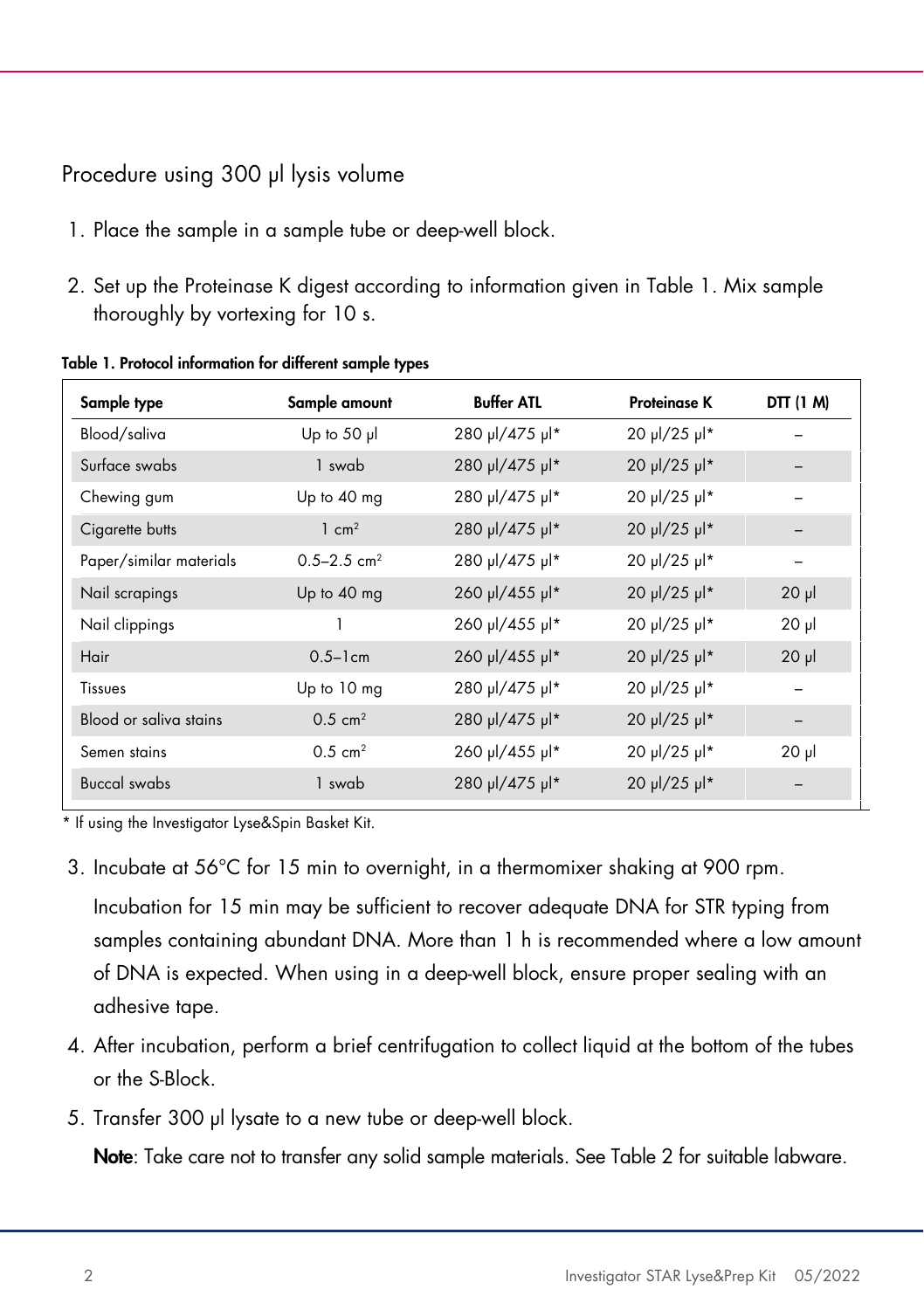<span id="page-2-0"></span>Table 2. Labware examples for sample input and elution

| Manufacturer     | Type                  | Catalog no.          | <b>Use</b>           |
|------------------|-----------------------|----------------------|----------------------|
| $Treff*$         | $2 \text{ ml}$        | 96.09329.9.01        | Sample input/elution |
| Eppendorf®       | 1.5 ml Safe-Lock      | 0017 010.417-03/1109 | Sample input/elution |
| Eppendorf        | 2 ml Safe-Lock        | 0017 010.425-03/1109 | Sample input/elution |
| Sarstedt®        | 1.5 ml Safe-Lock      | 72.706               | Sample input/elution |
| Sarstedt         | 2 ml Safe-Lock        | 72.695.500           | Sample input/elution |
| Sarstedt         | $1.5$ ml              | 72.690.001           | Sample input/elution |
| Sarstedt         | $2 \text{ ml}$        | 72.691               | Sample input/elution |
| VWR <sup>®</sup> | 96-Well-Plate, 2.2 ml | 732-0585             | Sample input         |

\* Collection tube of the Investigator Lyse&Spin Basket Kit.

6. Continue with automated DNA Purification.

Procedure using the Lyse&Spin Basket Kit

- 1. Place the stained material in the Investigator Lyse&Spin Basket placed within a 2 ml microcentrifuge tube (provided).
- 2. Set up the Proteinase K digest according to the information provided in [Table 2.](#page-2-0) Mix the sample thoroughly by vortexing for 10 s.

Note: The Lyse&Spin Basket requires 500 µl lysate volume.

- 3. Incubate at 56°C for 1 hour to overnight in a thermomixer, shaking at 900 rpm.
- 4. Centrifuge for 1 min at a minimum of  $10,000 \times g$ . Note: Keep the lid closed during centrifugation.

**Note:** Up to 20,000 x  $q$  can be used for centrifugation.

Note: Make sure that no liquid remains in the basket after centrifugation. If necessary, repeat the centrifugation until all liquid has passed through the membrane. If larger pieces of chewing gum are processed, clogging of the basket can be avoided by pressing the chewing gum against the sides of the basket.

- 5. Discard the basket, including the solid sample substrate.
- 6. Continue with the automated DNA Purification.